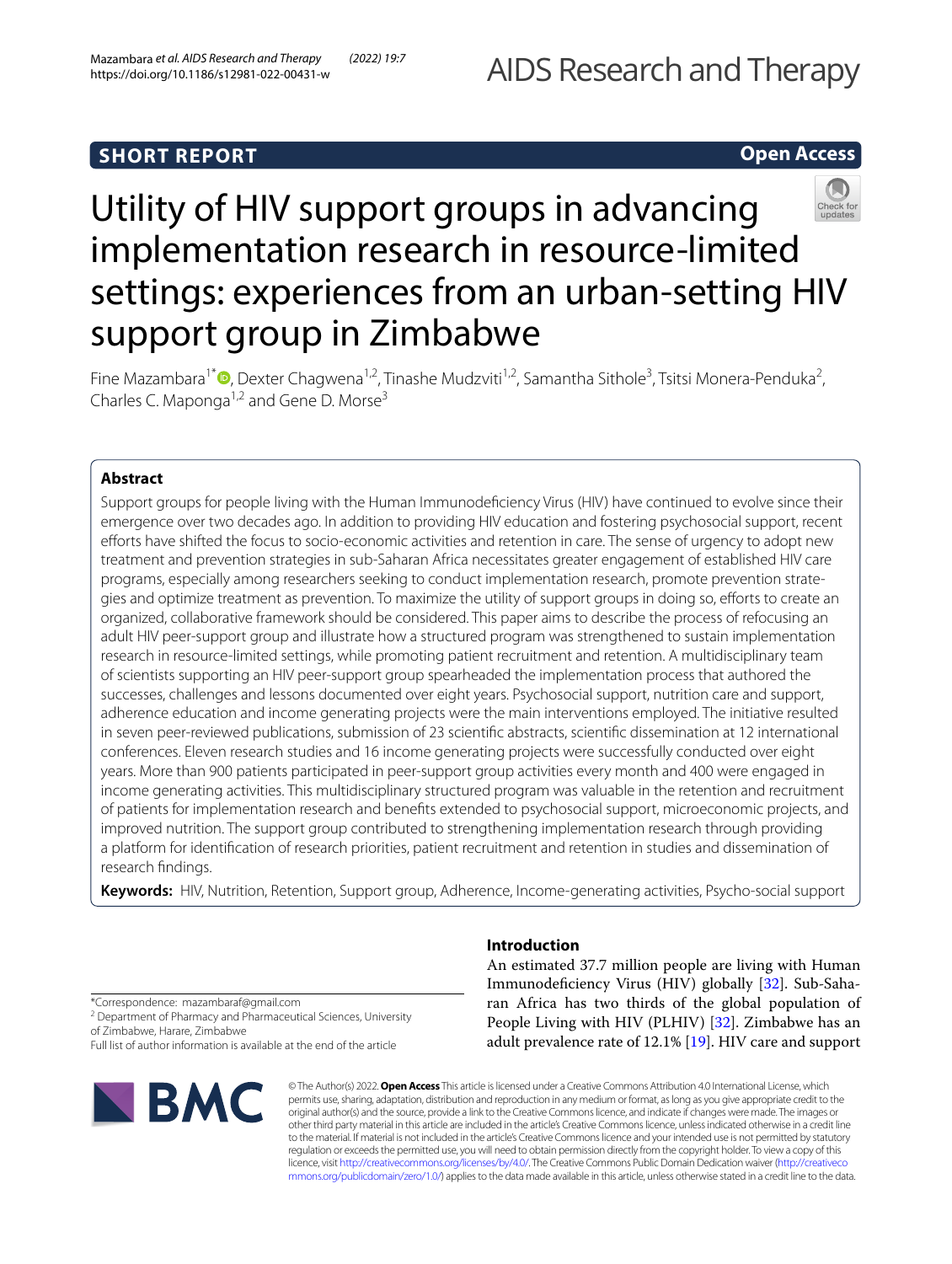is needed, combined with HIV treatment, to reduce HIVrelated illnesses and deaths and increase the well-being of PLHIV [\[31](#page-9-2)]. Support groups are widely accepted as an essential part of HIV care in sub-Saharan Africa and are effective in helping PLHIV manage stress, neutralize stigma and practice new behaviors [\[9\]](#page-9-3). Support groups are described as voluntary, small groups, designed for the fulflment of a common purpose and mutual help and for dealing with a shared problem or condition that alters the normal course of life [[7\]](#page-9-4). Numerous studies have documented the usefulness of support groups in HIV patient care and support [[1\]](#page-8-0). While their role has evolved to provide support in a variety of areas, including lifeskills training, performing arts, peer to peer counselling, adherence support and income generating activities [\[29](#page-9-5)], there is scarce literature on their usefulness in implementation research. Zimbabwe is among the initial countries to institute formal community-based HIV support systems in sub Saharan Africa during a period when stigma and prejudice were rife [\[28\]](#page-9-6). Moreso, nutrition interventions are a pivotal source of support in PLHIV on antiretroviral therapy (ART) in resource limited settings [\[16](#page-9-7)].

Support groups provide a base for implementing clinical research through promoting patient recruitment and retention [\[8](#page-9-8)]. Despite the long-standing history of support groups in the region, there continues to be lack of standardization across various HIV support groups in terms of structure, activities and the actual defnition of support group membership. It is therefore prudent to investigate how support groups can be integrated with academic programs to advance implementation research.

This paper describes how support groups for PLHIV can be useful in supporting implementation research in resource-limited settings, based on a model HIV support group at the country's largest referral hospital in Harare, Zimbabwe. It outlines a multidisciplinary structured program embedded in a psychosocial HIV peer-support group model to promote patient recruitment and retention, peer-support, facilitate microeconomic initiatives and nutrition education. This paper provides a twopronged process on how utility of support groups could advance implementation research, based on an observational follow-up of a support group structure. In this context implementation research is defned as the scientifc inquiry into questions concerning implementation [\[26](#page-9-9)]. It focuses on issues such as identifying implementation problems, understanding factors that hinder or facilitate access to health interventions, developing and testing solutions to tackle implementation barriers, determining the best way to introduce innovations and promoting their large scale use and sustainability [[26](#page-9-9)].

Initially various essential programs to support PLHIV including nutrition assessment and support, psychosocial support, agricultural interventions to address food insecurity, life-skills building initiatives for poverty alleviation and education on medicines and concomitant use with traditional herbs were implemented as part of the PARI Support Group (PSG) program. Implementation factors to document success of these interventions were investigated through a multidisciplinary team of scientists who were part of the PSG overall structure. The second attempt of this paper involves the observational follow-up of the proposed support group model, con-

ducted over a period of eight years. Hence, the purpose of this paper is to demonstrate utility in advancing imple-

mentation research in a resource-limited setting.

## **Methods**

A case study design was employed to document the development and implementation of a PLHIV peersupport group. The observational study was conducted documenting implementation factors and outcomes of a unique support group for PLHIV model for eight years, between 2010 and 2018. The study documented functionality, participation of individual members, activities promoted and conducted in large and small groups. Impact of linking the peer-support group to a multidisciplinary research team were documented. Financial resources supporting the peer-support group, factors infuencing sustainability of the group, challenges and successes of the group were also documented. A participatory approach was employed where researchers were part of the multidisciplinary research team that provided clinical and psychosocial support to PLHIV support group members.

# **Progress and structure of PARI support group**

PARI (Perseverance, Adherence, Responsibility and Integrity) adult HIV support group, was established in 2006. The PARI support group is based at the largest tertiary hospital in Zimbabwe. The HIV outpatient clinic is known as the Parirenyatwa Centre of Excellence and the treatment program is supported by three Ministry of Health partners. The clinic caters for approximately 5000 adults, adolescents and paediatric PLHIV. It provides a comprehensive care model including medical and mental health services, cervical cancer screening, non-communicable diseases screening and treatment, as well as socioeconomic support. The support group was established through facilitation by the International Pharmacotherapy Education and Research Initiative (IPERI) as a patient retention and recruitment strategy for a research training program for the International Collaboration on HIV and AIDS Research Training Program. The group continued with funding support from the Fogarty International Center's AIDS International Training and Research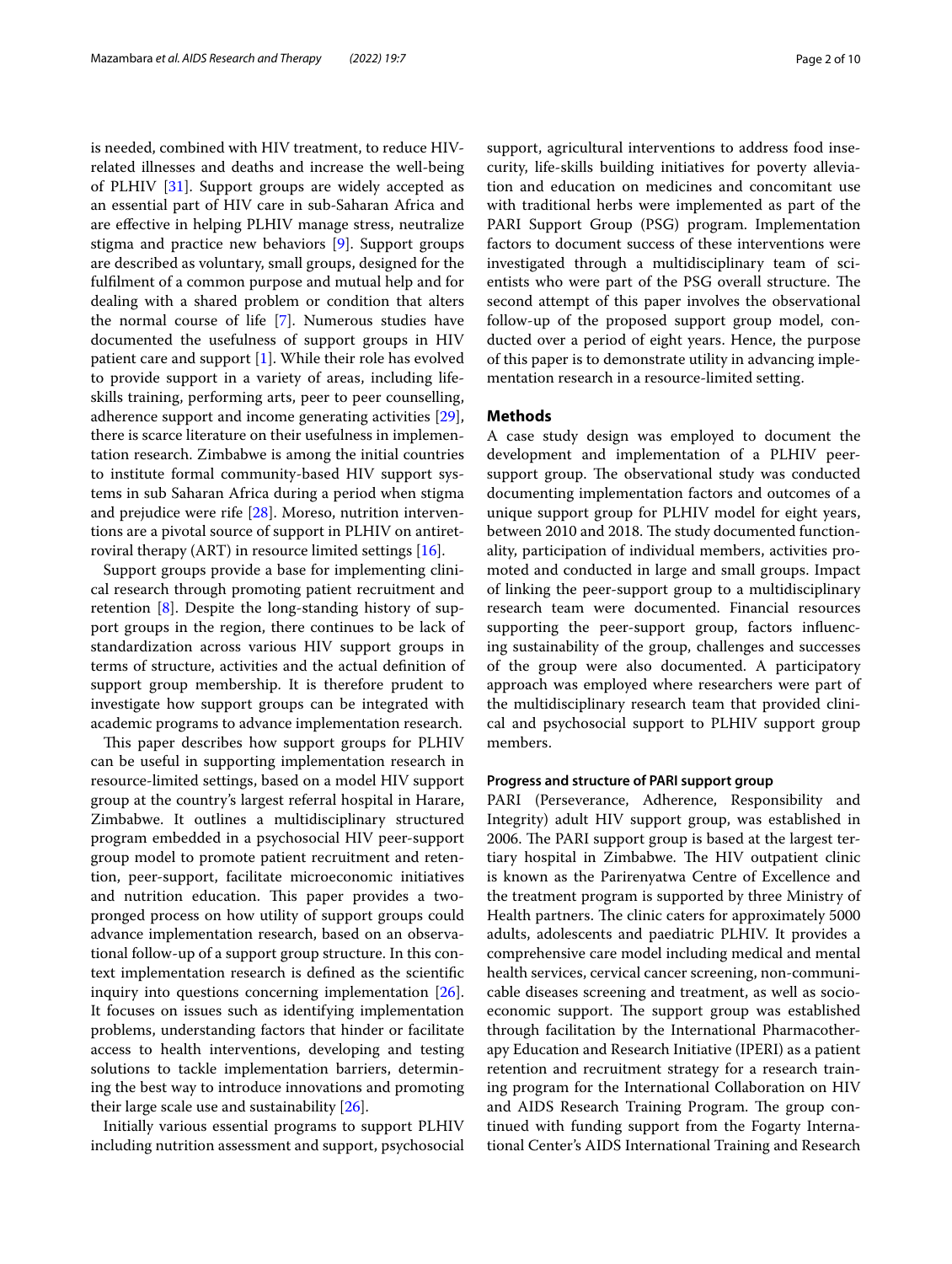Program (AITRP) through 2016 and subsequently, the HIV Research and Training Program (HRTP). The support group, together with the International Pharmacology Special Laboratory were interlinked, playing a key role in supporting clinical research activities within IPERI. The support group was designed to meet the need for multi-faceted interventions for psychosocial support, patient retention, improved adherence and nutrition outcomes while complementing pharmacology research. PLHIV were recruited into the support group by their peers and volunteer peer counsellors at the Parirenyatwa Opportunistic Infections (OI) clinic. A membership form was completed upon joining the support group.

IPERI assisted PSG in organizing itself and establishing a community advisory committee that monitors clinical research activities at the HIV clinic. A needs assessment was conducted between the support group and the researchers. Identifed needs are shown in Table [1.](#page-2-0)

Partnership activities were mutually explored based on these needs. These activities were initiated in November 2006.

#### **The administrative function**

The support group is structured in a way that promotes ownership and maximum participation by PLHIV. The PSG leadership system consists of an executive committee of nine members, elected at the end of each year by the members. The support group is coordinated by a social worker and executive members meet once a month to plan for group activities, share information, resolve conficts and brainstorm topics for future discussion.

#### *Governance system and membership*

PSG members' age ranged from 18 to 76 years. PSG executive provided leadership to the group, coordinating monthly meetings, and identifying members' needs on a regular basis. The leadership mobilized condolence fees from members in the event of death of a PSG member or close family member. PSG members including peer counselors, trainers, income generating activities project leaders and general facilitators were also part of an organizational structure utilized to discuss research priorities, enroll participants in studies and provide feedback to members. Research priorities identifed included the efect of concurrent use of traditional medicine on ART [\[2](#page-8-1), [21](#page-9-10), [24\]](#page-9-11), management of HIV comorbidities, HIV and cancer and the longterm efects of treatment. Some of the priorities identifed contrasted with researchers' priorities in that PSG members discussed issues relevant to them.

#### *Support group meetings*

Support group meetings were held on the first Thursday of each month during lunch hour. The meetings were platforms for group therapy and peer support. During monthly meetings, HIV health information was shared through oral presentations, videos and group discussions led by members of the multi-disciplinary team. Information, education, and communication materials sourced from partner institutions were disseminated during these meetings. Periodically, members completed basic questionnaires to gather information on demography, occupation, nutrition support, ARV regimens and herbal medication use. Refreshments were provided at each meeting when resources were available. In a calendar year, at least 12 formal support group meetings were held. Other meetings included training workshops, support visits, ad hoc meetings to support members in need of assistance, and annual World AIDS Day commemorations. Active support group membership is based on attending at least nine monthly meetings in a calendar year and at least 75% of training workshops and group activities conducted in a year. Support group members met their own travelling costs to meetings and some training workshops unless fundraising had occurred for a specifc activity. IPERI researchers continuously engaged with support group members and recruited study participants among PSG and non-PSG members following various protocol designs. Table [2](#page-3-0) shows the training workshops that were conducted for PSG members.

<span id="page-2-0"></span>**Table 1** Identifed needs of PARI Support Group and the IPERI Multi-disciplinary scientist team

| PARI Support Group's needs                                                                                    | <b>IPERI Multidisciplinary Scientists' Team</b>                                                       |
|---------------------------------------------------------------------------------------------------------------|-------------------------------------------------------------------------------------------------------|
| Professional psychosocial and peer support                                                                    | A community advisory committee as a vehicle for community<br>input and monitoring of research studies |
| Medicines awareness training program                                                                          | Well informed volunteers for pharmacology studies                                                     |
| Information on drug-herb interactions                                                                         | Improved access to research and training facilities for investigators                                 |
| Assured access to ART information                                                                             | Successful recruitment of patients in HIV pharmacology studies                                        |
| Nutrition education                                                                                           | Satisfactory patient—retention in HIV pharmacology studies                                            |
| Kiosk to sell nutritious food<br>Training in self-help projects to improve household income and food security | Well-nourished participants with improved livelihoods                                                 |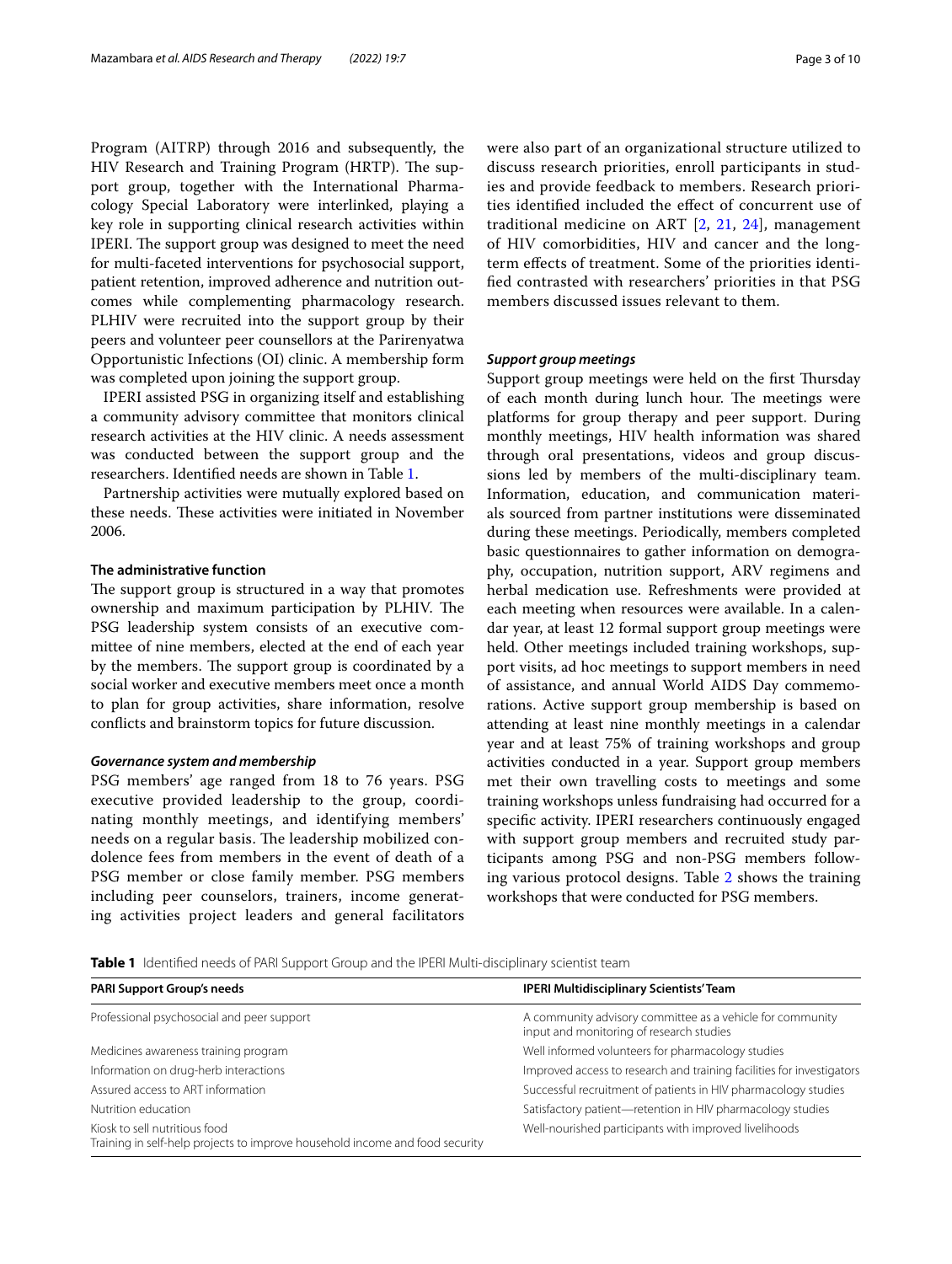## **Financial support**

PSG activities were mostly funded from research grants (under IPERI) and further sponsorship from private pharmaceutical companies' corporate social responsibility. During the frst three years (2010–2013), PSG activities were partly sponsored by monthly subscriptions from members, nevertheless payment of subscriptions was not compulsory. Donations started to trickle from the fourth year supporting training workshops, annual World AIDS day commemorations, awareness campaigns, stationery, clothing and food items for vulnerable group members. Table [3](#page-4-0) shows external fnancial support provided to PSG members.

# **A multidisciplinary scientifc team providing support to PSG**

The support group was in close collaboration with a multi-disciplinary team which includes: social workers, physicians, pharmacists, nurses, nutritionists, legal practitioners and agricultural advisors to meet the needs of the group (Fig. [1](#page-4-1)). The PSG was also affiliated with two academic institutions: University of Zimbabwe, Department of Pharmacy and Pharmaceutical Sciences and the University at Bufalo School of Pharmacy and Pharmaceutical Sciences whose graduate students, fellows and resident scientists were engaged in implementation research.

# **Social worker role**

The social worker served as a liaison between patients, IPERI research work and the inter-disciplinary scientists to ensure patient wellness. Retention of participants to studies was facilitated for by the social worker. The social work role extended to supporting PLHIV with psychosocial support, capacities for problem solving, life-skills to cope and providing links to the national social welfare program and community resources. Such social work intervention was essential in providing a holistic approach to long-term patient retention and participation in clinical research.

# **Key activities engaging PSG members between 2011 and 2018**

Key activities engaging PSG members between 2011 and 2018 include members' training in income generation, psychosocial peer-support, nutrition support and improved health education. More than 400 members beneftted from various training programs provided annually over the eight-year period (Table [2\)](#page-3-0).

# **Nutrition assessment, care and support for PSG members**

Routine nutrition care and support was provided by nutrition scientists. Support group members received group nutrition education and individual nutrition counseling for members with deteriorating nutrition status. Nutritionists provided education and linkages to clinic and community-based nutrition programs to avoid introducing a parallel system to the government nutrition program at the Parirenyatwa OI clinic. Routine nutritional assessment was conducted by the clinic. A onetime assessment was conducted in 2014 to provide an overall picture of nutritional status of PSG members.

As nutrition plays a crucial component for PLHIV, routine nutrition education, care and support was a core component for PSG. Members were educated on basic nutrition requirements, healthy foods and received nutrition counseling. Since PSG was linked to the Parirenyatwa OI Clinic routine nutrition assessment and support was not conducted as part of PSG activities but provided as part of the OI clinic's routine services to encourage clinic attendance. Weight was measured at each clinic visit and height was measured once a year based on the national guidelines for treatment and management of PLHIV. Malnourished patients were referred to a United Nations World Food Program Nutrition Support for Antiretroviral Therapy (NSART) program implemented at Parirenyatwa OI clinic during this period of the study.

<span id="page-3-0"></span>**Table 2** Description of training workshops provided for support group members

| <b>Training Activity</b>                                                                   | <b>Subject Matter</b>                                                                   | <b>Cumulative Number of Beneficiaries</b><br>2011-2018 |
|--------------------------------------------------------------------------------------------|-----------------------------------------------------------------------------------------|--------------------------------------------------------|
| Life-skills training for income generation                                                 | Batik Making, Jewelry, Detergents Liquid Making,                                        | 912                                                    |
| Nutrition sensitive agriculture training                                                   | Backyard vegetable gardening, Chicken Rearing,<br>Herbal Gardening, Mushroom Production | 916                                                    |
| Food Preparation and Preservation                                                          | Juice Making, Fruit Jam Making                                                          | 494                                                    |
| Psychosocial support training to enhance peer<br>support                                   | Ethical use of social media, Psycho-social support<br>training                          | 468                                                    |
| Knowledge on Medicine and Treatment Procedures Adherence education (Ruzivo Nezvemishonga), | ART Treatment, Concomitant Use of Herbal and<br><b>Traditional Medicines</b>            | 1080                                                   |
| Nutrition Care and Support Training Sessions                                               | Basic Nutrition Education, Dietary Education                                            | 817                                                    |

*\* Cumulative exceeded active members as non-active members participated. Active membership status was strict as described above*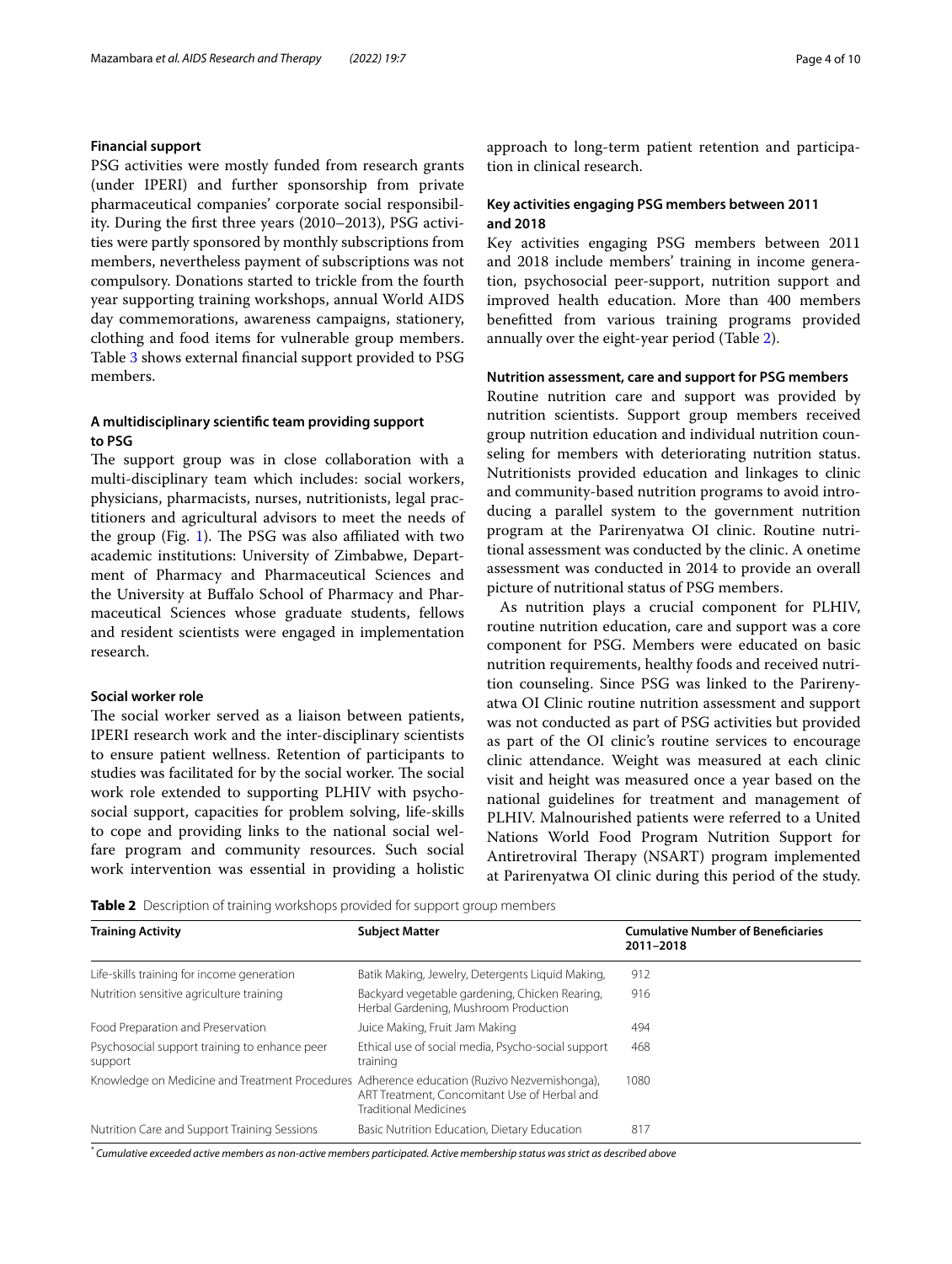#### <span id="page-4-0"></span>**Table 3** Financial support provided to PSG activities

| Period    | Source of funding                                           | Amount (US\$) | Number of<br>beneficiaries<br>supported | Purpose of support                                                                                                                                    |
|-----------|-------------------------------------------------------------|---------------|-----------------------------------------|-------------------------------------------------------------------------------------------------------------------------------------------------------|
| 2006-2009 | PSG Membership Fees                                         | \$1200        | 147                                     | PSG running costs<br>Funds were channeled towards the bereaved, sick, and<br>stranded members                                                         |
| 2006-2010 | <b>ICHARPT</b>                                              | \$3,500       | 165                                     | Training workshops, annual World AIDS day commemorations,<br>stationery                                                                               |
| 2006-2018 | Private Companies;<br>HETERO, PCD, New Avakash              | \$12,000      | 227                                     | Training workshops, annual World AIDS day commemorations,<br>awareness campaigns, stationery, clothing and food items for<br>vulnerable group members |
| 2011-2016 | Aids International Training<br>and Research Program (AITRP) | \$12 500      | 167                                     | Training workshops, annual World AIDS day commemorations,<br>Conference Attendance and awareness campaigns                                            |
| 2017-2021 | HIV Research and Training<br>Program (HRTP)                 | \$20 596      | 227                                     | Training workshops, refreshments and bus fare reimburse-<br>ments for meetings                                                                        |



<span id="page-4-1"></span>The NSART program was implemented in HIV clinics through local partners around the country. This specific program at Parirenyatwa OI clinic was implemented by Adventist Development and Relief Agency (ADRA) Zimbabwe.

The NSART program was an approach to deliver nutrition services (assessment, education, counseling and food provisions) for pre-ART and ART patients who were malnourished. Patients in the NSART program received corn-soya blend and were given a food voucher which they could redeem at specifc retail supermarkets in their residential communities. Additionally, households with malnourished patients received maize-meal, beans and vegetable oil for the family through this program. Therefore, the NSART program provided comprehensive nutrition support for the PARI support group as malnourished members would receive assistance from this organization while developing sustainable life skills to help their households become food-secure in the long-term. Information on the use of traditional medicines and presence of comorbid conditions was also retrieved from everyone's health record and during nutrition support individual counseling sessions (ADRA NSART Report; 2016).

An evaluation of nutritional status was conducted among adult PLHIV participating in the PSG and attending Parirenyatwa OI clinic between April and September 2014. This was a one-time assessment to describe the nutritional status of PSG members. Any member attending a support group monthly meeting during these six months had their nutritional status evaluated and recorded. Nutritional assessments were conducted by a nutritionist or nutrition intern during each meeting and the individuals notifed of their Body Mass Index (BMI).

# **Results**

A disproportionate increase in PSG membership was observed during the eight-year period under review (Fig. [2\)](#page-5-0). Members doubled between 2011 and 2018.

# **PARI support group participation in research**

Approximately 60% of PARI support group members were actively involved and attended each monthly meeting, with an average of twelve new members joining each month. Researchers recruited support group members with ease. Retention of study participants was necessitated by routine support group follow up processes. The IPERI researchers' projects were mainstreamed into the support group's activities and patients were interested in research dissemination meetings conducted by researchers. As of December 2018, 23 international abstracts were produced and 12 international conferences were attended. PSG members supported research that produced seven peer reviewed publications and abstracts in areas of nutrition [[3\]](#page-8-2) and pharmacology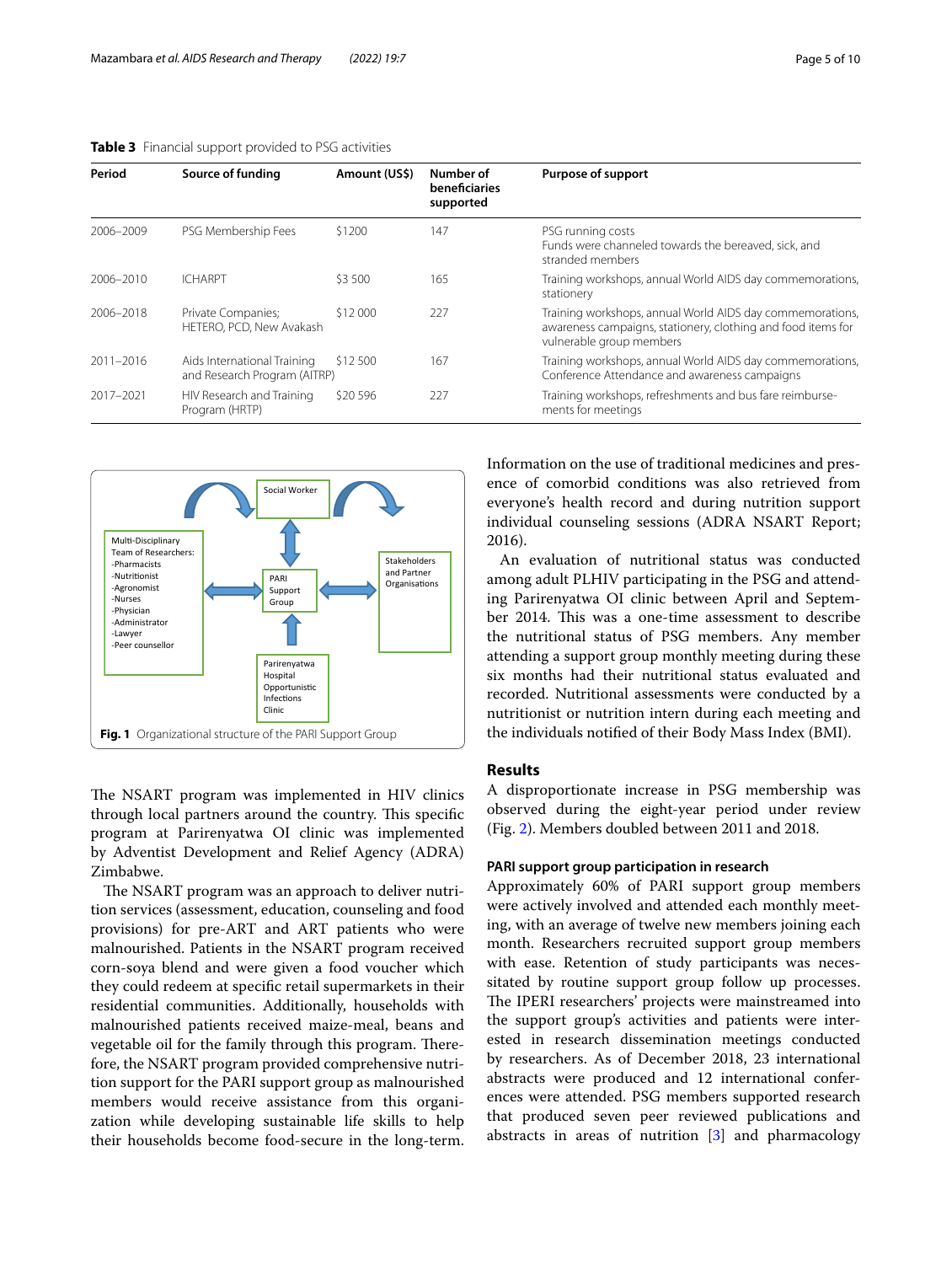

<span id="page-5-0"></span>[[2,](#page-8-1) [20–](#page-9-12)[25](#page-9-13)]. Participants in the frst regulatory approved clinical study of herbal medicine included PSG members [[20\]](#page-9-12). The clinical study followed surveys which had been also done among support members which highlighted the extent and patterns of herbal medicine use that was not disclosed to clinicians and the need for clinical safety data  $[3, 22]$  $[3, 22]$  $[3, 22]$  $[3, 22]$ . The protocols for these studies included a patient recruitment plan that would be implemented through PSG. Potential participants were sensitized to study protocols at PSG meetings and recruitment was initiated at the same.

In addition to this, PSG has been involved in eight annual World AIDS Day commemorations. Each year an average of 120 ( $s.d = 20.7$ ) members attended the annual World AIDS day commemorations between 2011 and 2018. PSG was represented at two international AIDS conferences in 2012 and 2014, showcasing the impact of microeconomic activities for PLHIV as a patient retention strategy in resource limited settings. Other achievements are shown in Table [4](#page-5-1).

# **Key activities that supported implementation research**

The support group facilitated activities that supported implementation research. Key activities include identifcation of research priorities, recruitment of research participants, retention of participants in studies and dissemination of research fndings to community groups.

<span id="page-5-1"></span>

| <b>Table 4</b> Achievements of PSG members and Multi-disciplinary team members |  |
|--------------------------------------------------------------------------------|--|
|--------------------------------------------------------------------------------|--|

|                | <b>Achievements</b>                            |              | <b>Description</b>   | <b>Notes/Comments</b>                                                                                                                                                                                                                                                    |
|----------------|------------------------------------------------|--------------|----------------------|--------------------------------------------------------------------------------------------------------------------------------------------------------------------------------------------------------------------------------------------------------------------------|
|                |                                                |              | Patients Researchers | <b>Details</b>                                                                                                                                                                                                                                                           |
|                | Publications                                   | $\Omega$     | 7                    | PSG members participated in 7 studies that were published in peer<br>reviewed journals                                                                                                                                                                                   |
| 2              | Abstracts Submissions                          | 3            | 20                   | 23 Abstracts were submitted to International conferences                                                                                                                                                                                                                 |
| 3              | Dissemination at an International Conference 3 |              | 9                    | -IAS 2011, Rome, Italy<br>-AIDS2012, Washington DC<br>-IAS 2013, Cape town, South Africa<br>-ICASA2013, Kuala Lumpur, Malaysia<br>- ZINC 2013, Harare, Zimbabwe<br>-AIDS 2014, Melbourne, Australia<br>-ICASA2015, Zimbabwe<br>-ETA 2015, Harare, Zimbabwe<br>-WHI, 2016 |
| $\overline{4}$ | <b>Grant Renewal</b>                           | $\mathbf{0}$ |                      | 2016 HRTP grant renewal                                                                                                                                                                                                                                                  |
| 5              | Undergraduate Honors projects                  | n/a          | $\overline{2}$       | -Traditional medicine<br>-Nutrition and HIV                                                                                                                                                                                                                              |
| 6              | Doctoral projects conducted                    | n/a          | $\overline{4}$       | -PSG members participated in 4 doctoral projects                                                                                                                                                                                                                         |
| 7              | Post-doctoral projects conducted               | n/a          | 2                    | PSG members participated in 2 post-doctoral researches as subjects/<br>participants                                                                                                                                                                                      |
| 8              | Training workshops conducted                   | 8            | n/a                  | Batik making, Marmalade Jam making, juice making, backyard garden-<br>ing, herbal gardening, chicken rearing, Psycho-social Support, ethical use<br>of social media trainings was conducted for the patients                                                             |
| 9              | Income generating projects initiated           | 16           | n/a                  | 16 projects were initiated following training workshops                                                                                                                                                                                                                  |
| 10             | MOUs signed                                    |              | $\Omega$             | Office of the President and Cabinet department for psychomotor activi-<br>ties in education                                                                                                                                                                              |
| 11             | International Commemorations held              | 8            | 8                    | World AIDS Day commemorations were done annually for both<br>researchers and patients                                                                                                                                                                                    |

IAS-International AIDS Society

ETA – Evidence to Action

ICASA-International Conference on AIDS and STIs in Africa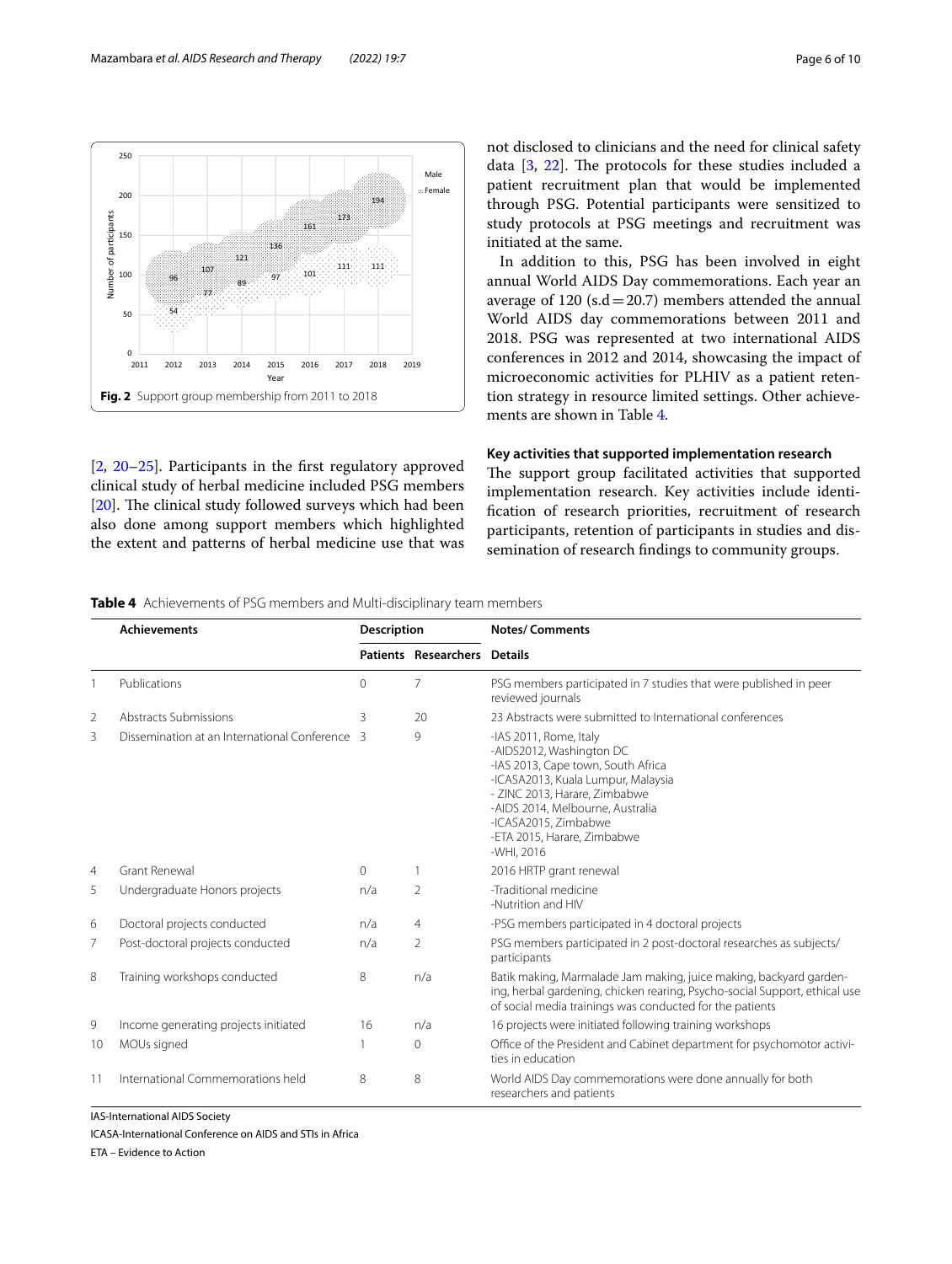#### *Nutrition assessment, care and support*

A rapid nutrition assessment was conducted in 2014 among PARI support group members coinciding with a cross-sectional national survey focused on nutrition assessment and vulnerability profling of PLHIV enrolled at OI/ART clinics in Zimbabwe [[17](#page-9-15)]. Nutritional status of PSG members from the 2014 rapid assessment were compared to nutritional status of PLHIV attending OI clinics based on a nationally representative survey conducted during the same period, between April and September 2014 [\[17](#page-9-15)]. In this paper data from the 2014 national survey on nutrition assessment and livelihood profling of adult HIV study was utilized and compared. This crosssectional national survey included participants older than 15 years. Similar weight and height anthropometric measurements were used to classify BMI. The sample size for the national assessment survey was 1, 420 patients using a design efect of two, a 95% confdence interval, a 2.5% margin of error and an 80% response rate. The estimate point was prevalence of malnutrition among HIVinfected adults estimated at 10.3% [[17](#page-9-15)].

The 2014 PSG nutritional evaluation was a cross-sectional rapid assessment conducted between June and September 2014. Members had their nutritional status assessed once during the four months and recorded. An interviewer administered questionnaire was used to ask questions on factors infuencing their nutritional status such as household income, chronic illness, medication and traditional medicine use, food security including other measures. Findings on the nutritional status have not been reported elsewhere. Height, weight, waist and hip circumference were measured using SECA adult scale, height board and a tape measure respectively. To estimate the nutritional status of PSG members a minimum sample size of 240 participants were required using a design efect of 2, a 95% confdence interval, a 2.5% margin of error and estimated prevalence of wasting of 10% among PLHIV based on previous sub-Saharan studies. Body mass index (BMI) was calculated from height and weight. Waist and hip circumferences were measured to classify malnutrition according to WHO standards. Data was analyzed using STATA to estimate prevalence, and chi-square test employed to test for association. A p-value<0.05 indicating a statical signifcant diference.

A total of 244 PSG members with a median age of 38 (IQR; 31–44) years had their nutritional status evaluated. Eighty-three percent earned less than USD \$200 as monthly income. Of those who were on ART, 76% of participants were taking a non-nucleoside reverse transcriptase inhibitor-based regimen while 15% were on a protease inhibitor based regimen. Use of cotrimoxazole (an antibiotic used for prophylaxis against Pneumocystis pneumonia (PCP) and Toxoplasmosis gondii in HIV-infected individuals) was reported by almost twothirds of participants. Only twelve participants reported use of traditional medicines.

Prevalence of undernutrition  $(BMI < 18.5)$  was low among PSG members (1%) compared to a national HIV adult population of 9%. Overweight (BMI>24.9) was also low among PSG participants (19.1%) compared to the national HIV adult population (24%) while obesity  $(BMI > 29.9)$  was high among PSG members  $(12%)$  (Fig. [3](#page-6-0)) [[17\]](#page-9-15). Waist-hip ratios indicated that more men (65%) compared to women  $(29%, p < 0.05)$  were at substantially increased risk for obesity- related non-communicable diseases (NCDs) that include type 2 diabetes mellitus, hypertension and cardiovascular disease. Twenty-two percent of the participants sufered from at least one NCD and this was associated with their nutritional status  $(p<0.05)$ . The median duration on ART was four (IQR; 2–6) years and this was not signifcantly associated with members' nutritional status.

# *Innovations to support implementation*

A virtual support group was established on the WhatsApp application and Short Message Service (SMS) platforms. This initiative helped to reach patients who had busy schedules, the sick, and those who could not attend the face to face support group meetings due to other reasons. The virtual support group was established in 2017 in response to the decentralization of ART and "treat all recommendations" that had been rolled out by the Ministry of Health and Child Care [\[18](#page-9-16)]. Due to decentralization some members could no longer travel to Parirenyatwa Central Hospital to attend support group meetings as they had been decentralized to their local clinics and groups. The virtual support group also reached PSG members who had busy schedules due to work or family commitments including those who moved to other areas outside of Harare. As of December 2020, the WhatsApp

<span id="page-6-0"></span>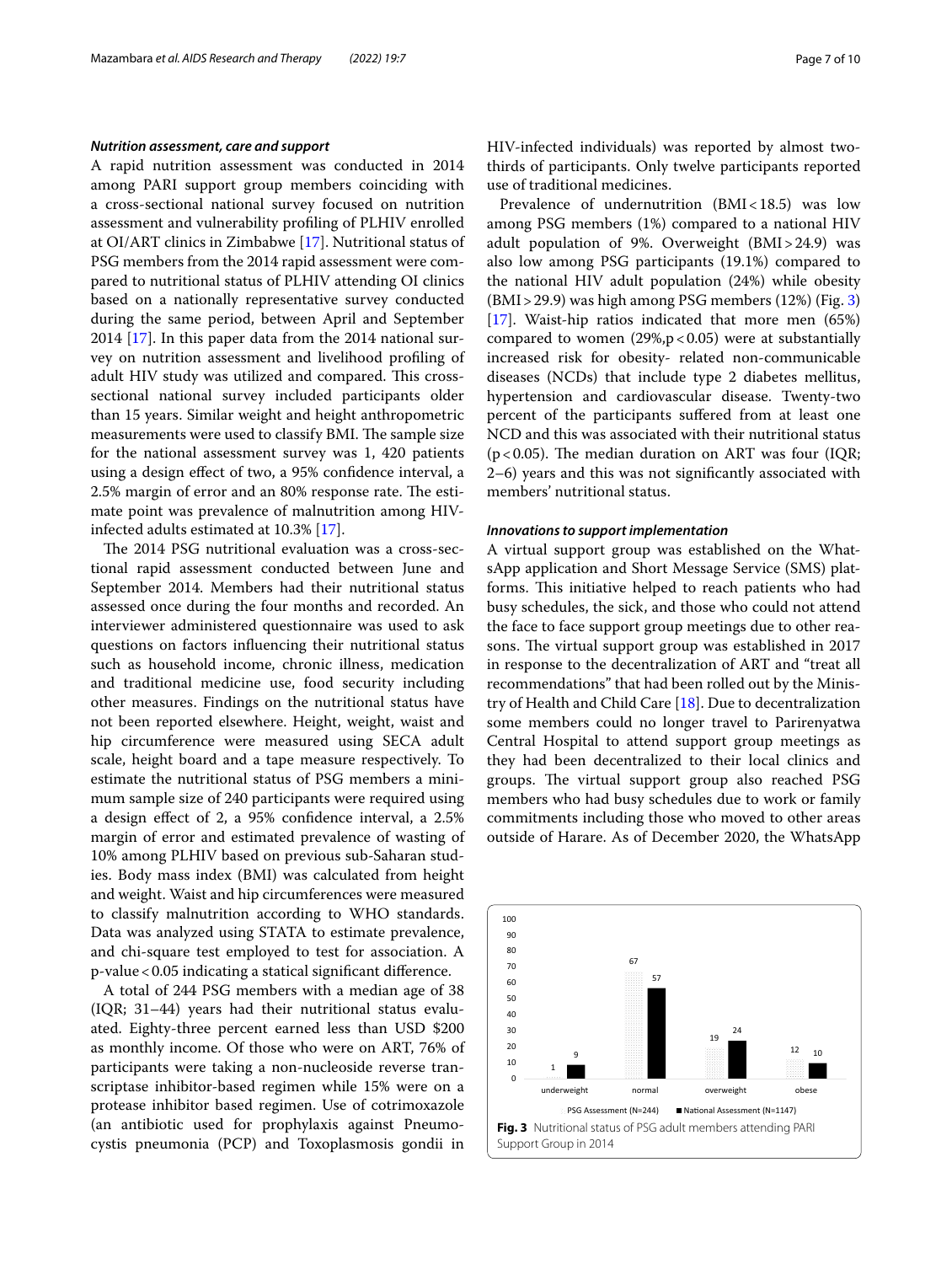platform had 121 members including one social worker and eight researchers. The virtual support group offered psychosocial support for PLHIV. It was also instrumental in the recruitment and retention of study participants. Researchers used the platform to inform PLHIV about the study and ask any questions pertaining to their studies. The virtual support group was also used as a platform for dissemination where researchers presented results to patients.

# **Discussion**

This case study is an exemplary model which incorporates elements necessary for advancing implementation research and HIV patient care and support concurrently. Collaboration between the multi-disciplinary team of scientists and patients proved to be valuable in meeting the needs of patients and researchers alike. Reaching planned targets for recruitment in a clinical study is crucial, so as retention of participants in the study [\[10](#page-9-17)]. Researchers who recruited participants from PSG reported easy implementation of study protocols and cooperation of study participants. This is in line with existing literature suggesting that face to face recruitment of study participants leads to highest yield in study participants [\[4](#page-8-3)]. Also, regular feedback from researchers is known to improve retention of patients in research studies [\[30](#page-9-18)].

Attaining a high level of participation in such activities within the current structure ideally provides a base from which to conduct and monitor clinical outcomes. The assumption is that the more engaged and financially independent PLHIV are, increased knowledge and support is shared among them, which ultimately results in good clinical outcomes and improved adherence to ART. However, this cannot be determined without incorporating objective methods to assess adherence [[23\]](#page-9-19).

Of concern, was the disproportionate increase in membership of males in comparison to female counterparts. This is consistent with findings from other studies  $[11, 16]$  $[11, 16]$ [15,](#page-9-21) [33](#page-9-22)]. Increased participation of men in HIV support groups plays an important role as they are safe spaces in which men share experiences with their peers, receive peer support, work on their emotions and access peer counseling for grief and anger (CRS, 2012). More so, there has been an increased need to form gender-specifc support groups, diferent designated meeting days and more flexible designs to improve male participation [\[12](#page-9-23), [13,](#page-9-24) [15\]](#page-9-21).

Previous studies on peer support have not consistently examined nutrition aspects in support groups [\[1\]](#page-8-0). In this case study we noted that, along with other benefts to PLHIV, the role of good nutrition in HIV care has been well demonstrated, hence the importance of ensuring that PLHIV receive adequate nutrition care and support [[34\]](#page-9-25). In this paper PSG members had nutritional status comparable to the nutritional status observed among the PLHIV in Zimbabwe. Proportion of members with malnutrition such as underweight and overweight was very low compared to the national adult HIV population, although this study could not determine if this difference was signifcant. Routine nutrition education and counseling was provided as part of the PSG activities and could have contributed to improved nutritional status among PSG members, although this could not be confrmed due to the design of our study that was a crosssectional assessment. Food security and nutrition have been documented as major factors afecting adherence to ART, as patients without access to proper nutrition tend to skip medication  $[6]$  $[6]$ . Through life-skills training, nutrition education and counseling, PSG members received support to adopt improved dietary patterns and access to diverse foods. Improved nutritional status of PSG members could have been a result of improved household food security, increased access to nutritious foods through backyard gardening and buying power realized from income-generating activities.

However, levels of obesity among HIV-patients were of concern and PSG members were not spared from this public health threat. Increased levels of overnutrition has also been reported in other national studies among the Zimbabwean population [[17,](#page-9-15) [37\]](#page-9-27). Overnutrition among PLHIV has become more signifcant and nutrition interventions need to shift from an emphasis on undernutrition, to addressing both forms of malnutrition [[14](#page-9-28), [35](#page-9-29)]. Therefore, there is a need for more rigorous studies to evaluate impact of support groups on both forms of malnutrition among PLHIV on ART in resource-limited countries. Nutrition education can assist PLHIV in various settings to access and make nutritious, afordable, and culturally appropriate food choices. Nutrition counselling has been upheld to increased nutrition knowledge of PLHIV [[36](#page-9-30)].

Use of technology in research enables practitioners to reach more clients in diverse communities  $[5, 27]$  $[5, 27]$  $[5, 27]$  $[5, 27]$ . The PARI virtual support group was well suited to the technological advances and ART decentralization experienced in the country during this period and proved valuable in achieving some of the desired goals.

# **Future considerations**

Following the successful implementation of a multi-disciplinary approach, prospects of PSG include re-inventing the support group in line with recent advances in HIV care and treatment. Regarding technology, exploring other social networks and new research opportunities that can be generated from PSG is warranted. Integrating the virtual support group to existing web-based databases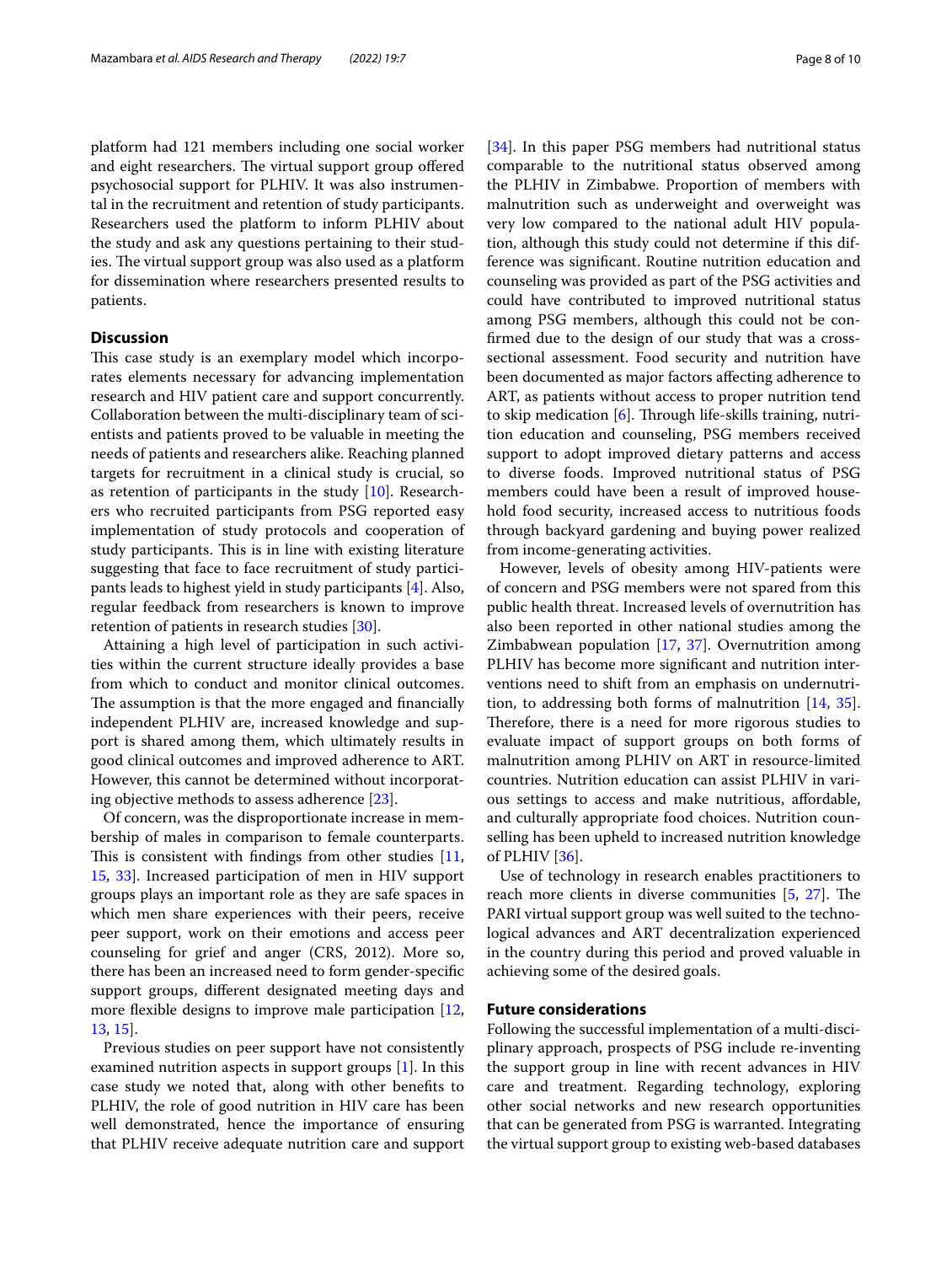for routine HIV patient data is also crucial. As the support group is growing, there is increased need to secure funding and generate independent source of income for continuity and further growth of the group.

# **Limitations**

This study examined only one peer support group from an urban setting hence fndings may not be generalizable to other settings. As well, the proposed model does not ft in low-income rural and peri urban areas where patients cannot aford their own travel costs to attend some of the support group meetings. Funding should be sought to cover transport costs for attending all support group meetings and trainings for the mutual beneft of both researchers and PLHIV. This study did not look at the patients who were receiving HIV treatment at Parirenyatwa hospital, but not part of the PARI group, therefore the study lacked comparison of the treatment failure and adherence in patients in the support group with those who were not in the support group. The study also lacked information about the longitudinal analysis of retention or drop-out in association with support group interventions. Also, this study was carried out by the organization facilitating the service.

# **Key Highlights resulting from this experience**

Key highlights resulting from this experience is the usefulness of adult support groups in advancing implementation research mainly through patient recruitment and retention in studies, identifcation of research priorities and facilitating for dissemination of research fndings. Another highlight from this experience is the integration of support groups and academic programs to advance implementation research.

## **Conclusions and recommendations**

Adult HIV support groups can potentially advance implementation research while improving nutrition care and support, psychosocial wellbeing, and adherence to ART. Such a comprehensive approach does provide the much-needed support to implementation research. This mutual partnership can be replicated in similar contexts in furthering implementation research.

Further research is warranted to determine preferred format and timing of peer support groups, optimum number of support group members and other allied health care practitioners that can be included in the multi-disciplinary model.

# **Acknowledgements**

The authors of this article acknowledge the following parties and their contribution to this work: Parirenyatwa Centre of Excellence, University of Zimbabwe College of Health Sciences, Translational Pharmacology Research Core at NYS Center of Excellence in Bioinformatics and Life Sciences

#### **Authors' contributions**

FM—Conception and design of the work, acquisition, and analysis of data. DC—Conceptualization,methodology and editing of the manuscript. TM—Conceptualization, methodology and revision. SS—Conceptualization, methodology and revision. TMP—Conceptualization, methodology and revision. CCM—Conceptualization, project administration and editing of the manuscript. GDM—Conceptualization, funding acquisition, review and editing of the manuscript. All authors read and approved the fnal manuscript.

#### **Funding**

This was supported by Grant Number D43TW010313, from the Fogarty International Center.

#### **Availability of data and materials**

The datasets used and analyzed during the current study are available from the corresponding author on reasonable request.

#### **Declarations**

# **Ethics approval and consent to participate**

All research studies conducted by the researchers were reviewed by at least two ethical oversight committees, namely the Joint University of Zimbabwe and Parirenyatwa Hospital Ethics committees and the National Ethics Review committee. Oral and written informed consent was obtained from all participants. Participants were free to withdraw from the studies at any time without negative implications for their care. Any changes to the approved data collec‑ tion or analysis methods were approved by the oversight committees.

#### **Consent for publication**

Not applicable.

## **Competing interests**

The authors declare that they have no competing interests.

#### **Author details**

<sup>1</sup> Department of Pharmacy and Pharmaceutical Sciences, International Pharmacotherapy Education and Research Initiative, University of Zimbabwe - Faculty of Medicine and Health Sciences, Avondale, P.O. Box A178, Harare, Zimbabwe. <sup>2</sup> Department of Pharmacy and Pharmaceutical Sciences, University of Zimbabwe, Harare, Zimbabwe.<sup>3</sup> Center for Integrated Global Biomedical Sciences, University at Bufalo, State University of New York, Buf‑ falo, NY, USA.

### Received: 29 July 2021 Accepted: 24 January 2022 Published online: 14 February 2022

#### **References**

- <span id="page-8-0"></span>1. Bateganya M, Amanyeiwe U, Roxo U, Dong M. The impact of support groups for people living with HIV on clinical outcomes: a systematic review of the literature. J Acquired Immune Defciency Syndr. 2015;68(03):S368.
- <span id="page-8-1"></span>2. Bepe N, Madanhi N, Mudzviti T, Gavi S, Maponga CC, Morse GD. The impact of herbal remedies on adverse efects and quality of life in HIV-infected individuals on antiretroviral therapy. J Infect Dev Ctries. 2011;5(1):48.
- <span id="page-8-2"></span>3. Chagwena DT, Zende M, Fine Gavaza NB., Mudzviti T, Maponga CC, Morse GD. Survey to identify the sources of traditional medicines used by HIV infected patients at an opportunistic infections clinic in Harare.
- <span id="page-8-3"></span>4. Gilliss CL, Lee KA, Gutierrez Y, Taylor D, Beyene Y, Neuhaus J, Murrell N. Recruitment and retention of healthy minority women into communitybased longitudinal research. J Womens Health Gend Based Med. 2001;10(1):77–85.
- <span id="page-8-4"></span>5. Gupta A, Calfas KJ, Marshall SJ, Robinson TN, Rock CL, Huang JS, Norman GJ. Clinical trial management of participant recruitment, enrollment, engagement, and retention in the SMART study using a Marketing and Information Technology (MARKIT) model. Contemp Clin Trials. 2015;42:185–95.